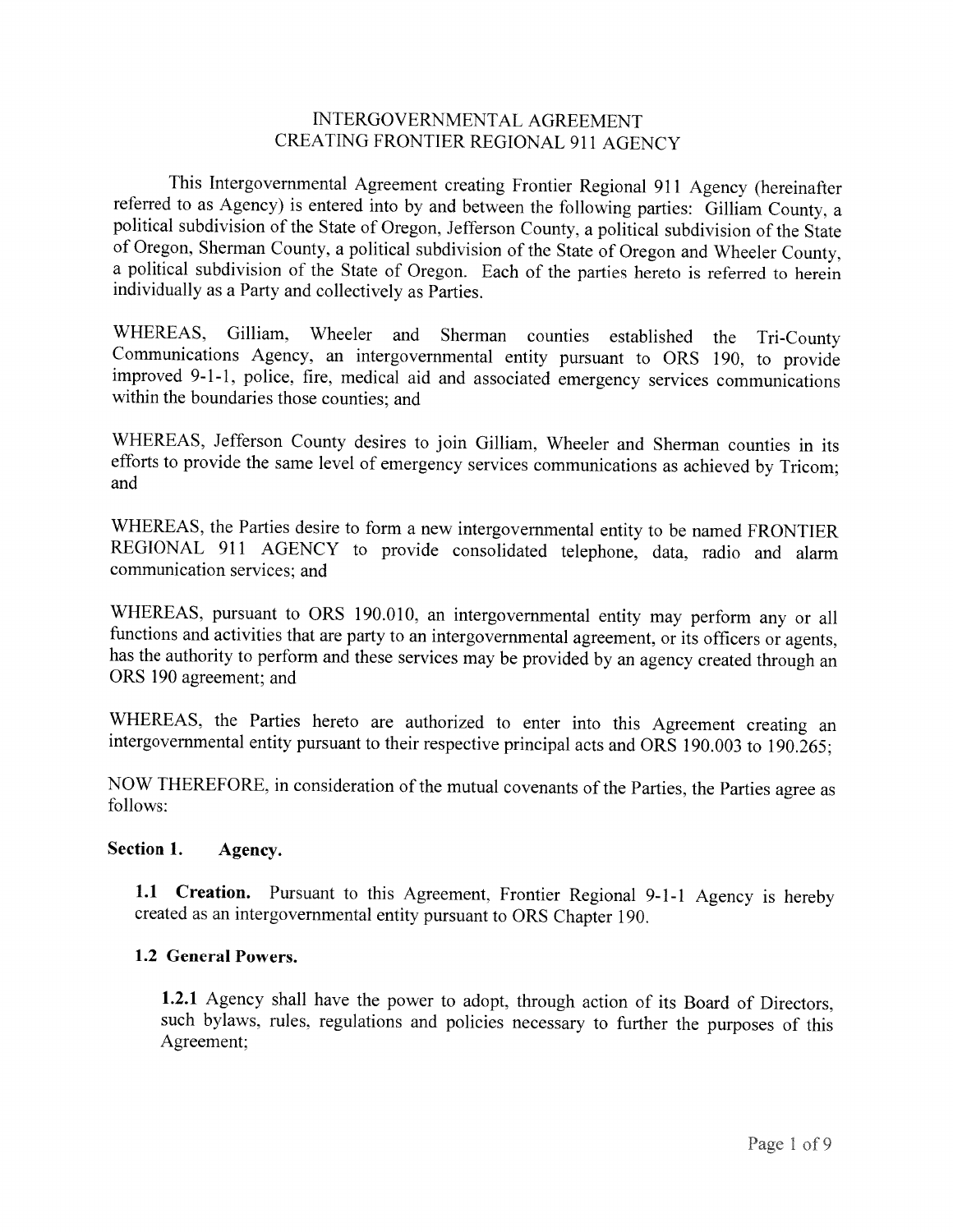1.2.2 Agency shall have the responsibility and authority for general public safety communications and all functions incidental thereto, for the purpose of communicating, dispatching, relaying and/or call transferring in the furtherance of public safety during emergencies within the jurisdictions of the Parties hereto.

1.2.3 Agency shall have the power to purchase, hold, own, appropriate, condemn land, facilities or rights of way, either in its own name or in the name of the individual Parties hereto, to further Agency's purposes and functions as provided herein.

1.2.4 Agency shall have the power to enter into agreements with other public or private entities and to exercise all powers pursuant to the applicable acts or laws of each Party which are necessary or desirable to economically and efficiently develop and operate the communications systems as provided herein.

1.2.5 Agency shall have the power to issue, sell or otherwise dispose of bonds, securities, or other forms of indebtedness, including the power to issue revenue bonds pursuant to ORS 287A.001 to 287A.380.

1.2.6 Agency shall have the power to purchase and maintain 9-1-1 equipment and coordinate with the State Office of Emergency Management (OEM) in the purchase of equipment as provided by ORS 403.120 to 403.160.

1.3 Offices. The offices of Agency shall be located at the Wheeler County Courthouse, 701 Adams Street, Fossil, Oregon 97803.

1.4 Governing Body. The Board of Directors, unless otherwise provided herein, shall be the governing body and shall exercise authority over all matters of Agency concern. The Board of Directors may hereinafter be referred to as "Board".

#### Section 2. **Board of Directors.**

2.1 Membership. Agency shall be governed by a Board of Directors consisting of eight members. Members shall consist of one sitting county judge or commissioner of each county and the Sheriff of each county.

Each member shall serve a minimum of one year; however, the governing body of each Party retains the right to set the terms of the member of the board from their respective counties. Members are allowed to send a proxy from his or her own County, with voting authority, to Board meetings.

## 2.2 Authority.

2.2.1 The Board of Directors shall have authority to do the following:

- a. Adopt bylaws for Agency, which shall set forth the rules by which the Agency shall be run and the Bylaws may be amended from time to time by the Board of Directors.
- a. Oversee and to have full responsibility for all matters pertaining to the development and operations of Agency.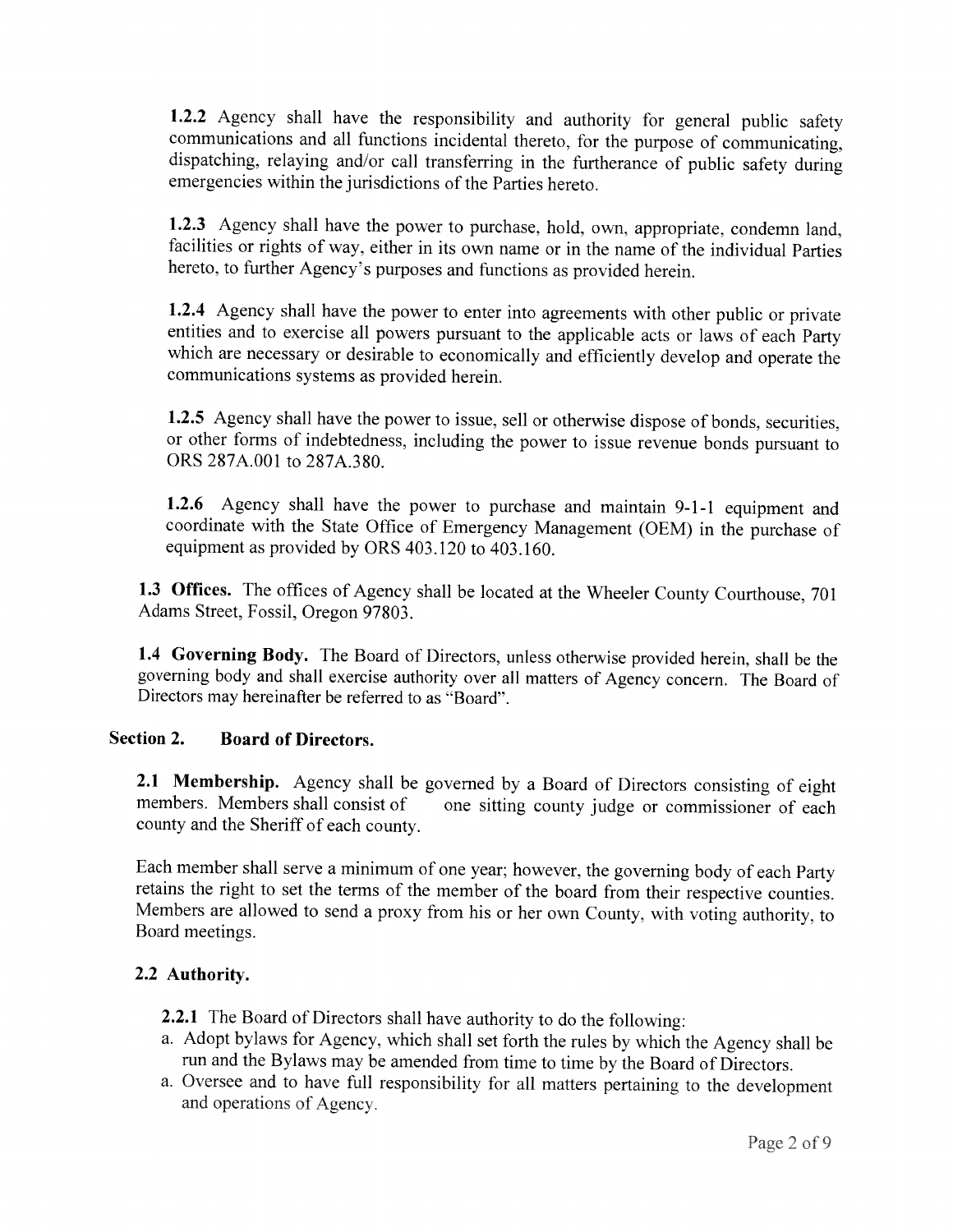- b. Enter into contracts for goods and services for Agency's development and operations.
- c. Review and approve the Agency's budget pursuant to Oregon Local Budget Law. when applicable.
- d. Determine the projected costs to be allocated to each party in accordance with this Agreement.
- e. Hire, discipline, discharge, evaluate and establish compensation for the Agency Director. The direct supervisor of the Agency Director is the Chairperson.
- f. Provide guidelines and direction and approval if appropriate of Standard Operating Procedures as developed and presented by Agency Director.
- g. Approve capital purchase requests, if not previously approved in the budget.
- i. Appoint Advisory Boards to consider any issue before it, if it so desires.
- j. Establish the Agency mission and goals.
- k. Review performance relative to the implementation of the Agency's policies and its budget.
- 1. Recommend and monitor capital improvements plans for equipment and system upgrades.

2.2.2 The Board of Directors shall not have authority to do the following:

- a. Commit the taxing authority or general funds of the governing body of each Party.
- b. Expend funds in excess of the 911 Taxes received from each Party without an affirmative vote of six members of the Board.

2.3 Meetings. Regular meetings of the Board of Directors shall be held on at least a quarterly basis at such time and place as determined by the Board. Special meetings may be called by the Chairperson as needed or desired, and shall be called within 72 hours after receiving a request to do so by six or more members of the Board of Directors. All motions presented for approval shall require an affirmative vote of a majority of the whole membership of the voting members of the Board. Half plus one of the members of Board of Directors shall constitute a quorum. Members appearing by telephone or other electronic means are considered present.

The rules of parliamentary practice comprised in the Robert's Rules of Order shall be used as a guide to address procedural questions to the extent not inconsistent with Agency's policy and procedures.

The Annual Meeting of the Board of Directors shall occur each year in the month of January. The Chairperson and Vice Chairperson members shall be elected during the annual meeting and serve until the proceeding annual meeting. The positions of Chair and Vice Chairperson may be elected to successive terms without limitations. One member of the Board shall be selected to serve on the Frontier Telenet Board of Directors at the annual meeting.

#### Section 3. **Agency Director.**

3.1 Generally. Agency shall be managed, operated and supervised by the Agency Director, employed by Wheeler County. The Agency Director shall be selected based on the basis of administrative and technical competence and shall possess appropriate leadership and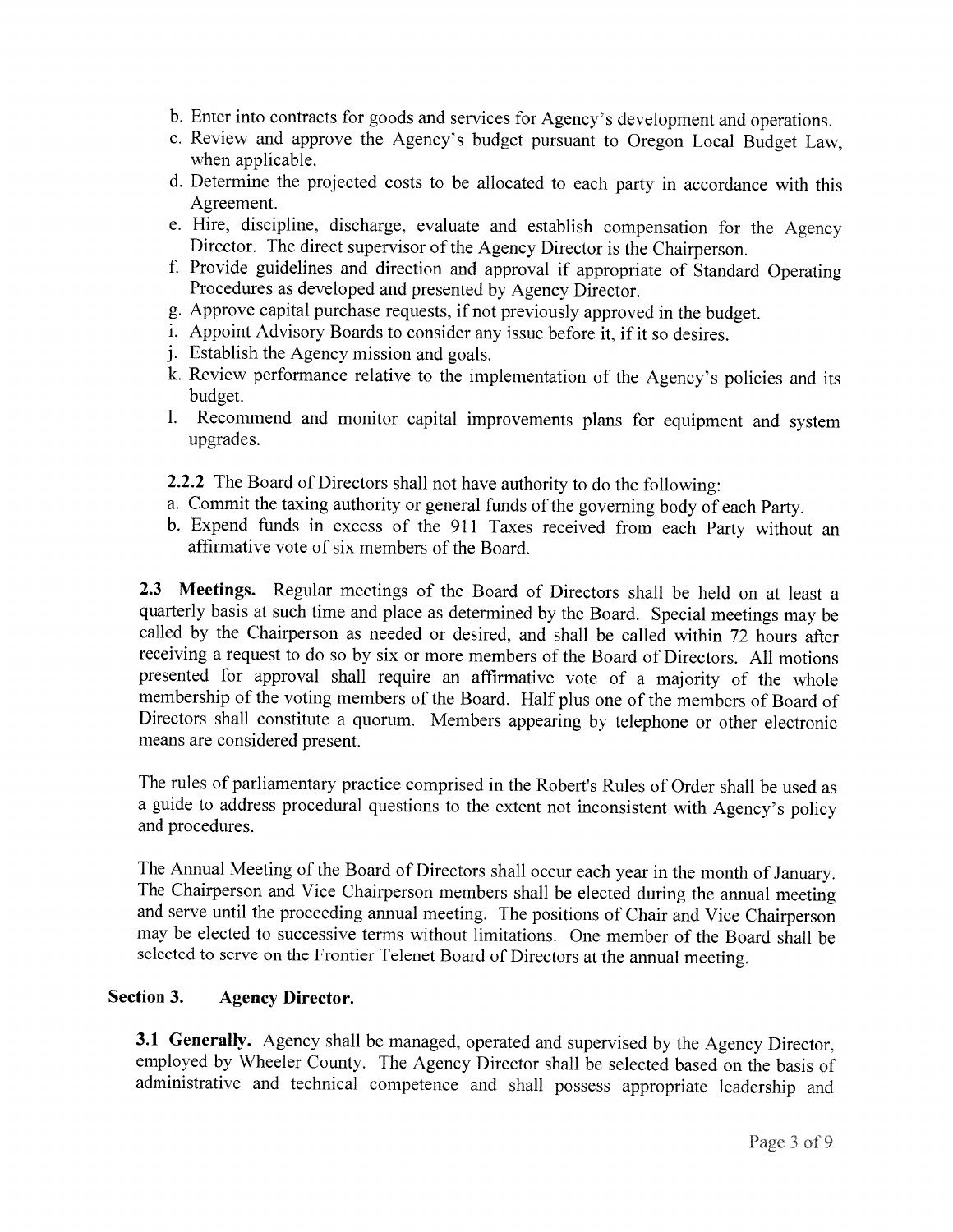managerial skills and experience in technical, financial and administrative fields. The Agency Director will work under the direction of the Board of Directors and directly supervised by the Chairperson.

## 3.2 Responsibility and Authority. The Agency director shall:

- a. Be responsible for the overall onsite day-to-day operations of the Agency;
- b. Make reports to the Board of Directors regarding operations and financial status as directed by the Chairperson:
- c. Be responsible for administration, budget and personnel matters;
- d. Be responsible for call answering, dispatching, records, communications, security and other Agency functions and activities:
- e. Comply with the personnel policies of Wheeler County to the extent not inconsistent with Agency's policy and procedures established by the Board of Directors;
- f. Ensure that the Board of Directors' meetings are scheduled and properly noticed;
- g. Attend all meetings of the Board of Directors and give advice and assistance when requested:
- h. Ensure secretarial services are provided to the Board of Directors and Executive Board, including, recording and minutes, correspondence, preparing and distributing notices of meetings and preparing agendas;
- i. Prepare and present the budget to the Board of Directors in the form and manner required by applicable Oregon Local Budget Law and the Budget and Funding section of this agreement;
- j. Be responsible for hiring, firing, promoting and disciplining all Agency personnel in accordance with personnel policies of Wheeler County to the extent not inconsistent with Agency's policy and procedures established by the Board of Directors;
- k. Prepare, revise and modify standard operating procedures subject to the review and adoption of the Board of Directors; and
- l. Develop appropriate long-range plans, including strategic capital improvements, staffing and other matters.

#### Section 4. **Budget and Funding.**

4.1 Budget. The Agency Director shall prepare the annual operating budget of the Agency. The Board of Directors shall adopt a final budget, in accordance with ORS 294.900 to 294.930, no later than May of each preceding year. The budget period shall be on a fiscal year basis beginning on the first of July each year.

## **4.1.1 Budget Process**

- a. PRELIMINARY BUDGET. The purpose of the preliminary budget is to provide the parties with initial estimates for the ensuring fiscal year. The Agency Director shall present a total preliminary budget for the ensuring fiscal year to the Board of Directors for their consideration and approval or modification during the January The format shall be in accordance with Wheeler County's adopted meeting. guidelines.
- b. BUDGET COMMITTEE. The Agency Director shall present a preliminary budget to the Budget Committee for a public hearing and for its recommendation.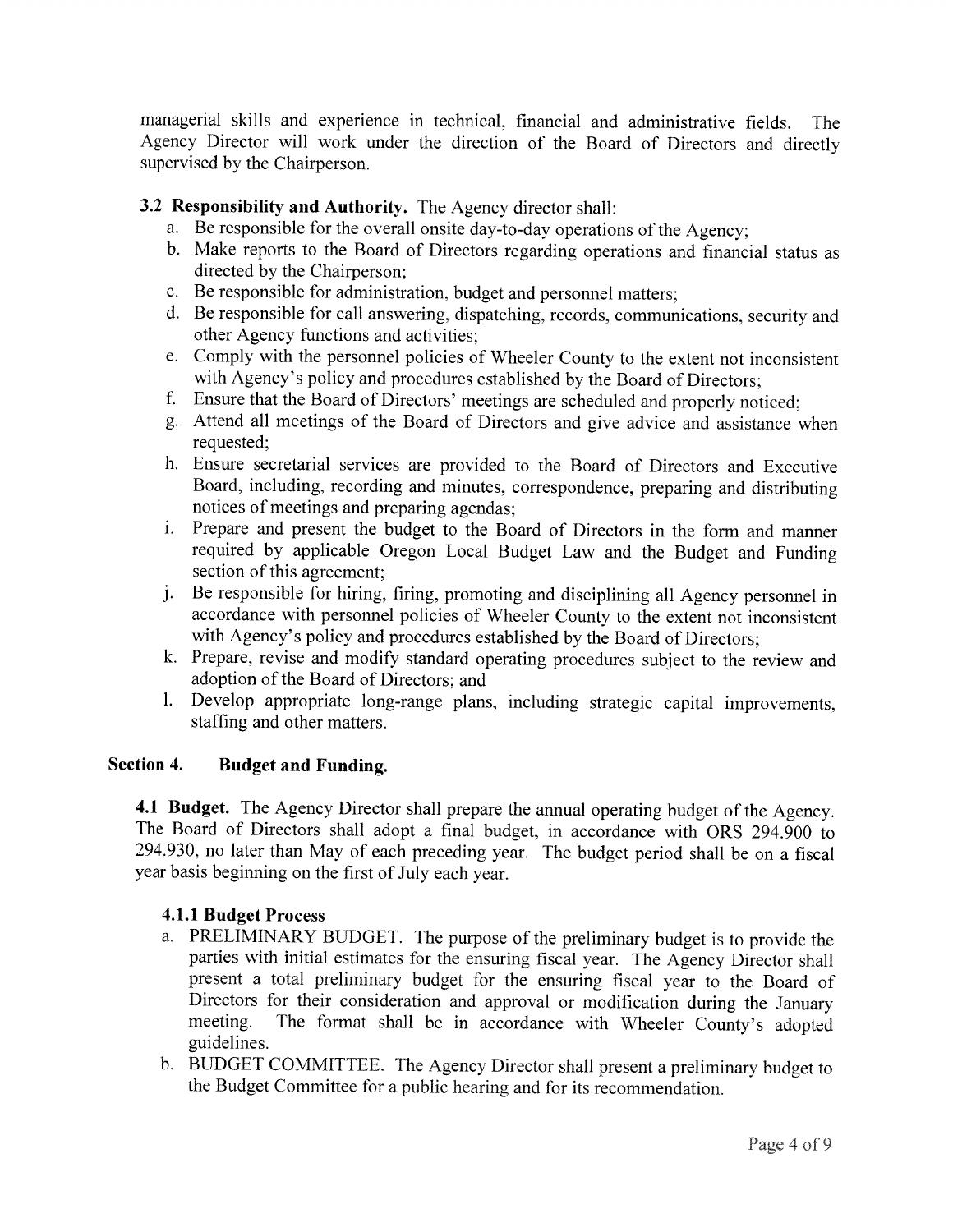- c. APPROVAL STAGE. The Board of Directors shall consider and shall adopt said budget, or a modification thereof, and forward it to Wheeler County on or before the first day of May.
- d. ADOPTED STAGE. The Wheeler County Court shall adopt said budget as a part of the Wheeler County budget for the ensuing fiscal year.
- In the event that there are any program changes any e. BUDGET CHANGES. supplemental budget shall go through the budget stages set forth herein and comply with all applicable Wheeler County budget policies and Oregon Local Budget Law.

4.2 Funding. Each Party is credited excise taxes collected on telephone exchange access services and allocated to participating local jurisdiction by the State, as authorized by ORS 403.105 to 403.250 (911 Taxes) and distributed directly to Agency. Agency shall expend 911 Taxes distributed from the State, from which each Party is responsible for its share of the annual costs of maintenance, operation, repair and capital costs of the Agency, based on the formula stated in Section 4.2.3, after the total of such costs are reduced by the amount of any and all grants or other sources of revenue other than the Parties' 911 Tax credit.

4.2.1 Maintenance and Operation Costs. Costs of maintenance, operation, repair and capital costs are to be borne by and paid from 911 Taxes. All such funds shall be for the sole and exclusive purpose of operating, repairing, maintaining and administering the Agency, subject to review during adoption of the Agency's annual budget and any supplemental budgets adopted. Any excess revenue shall be carried forward into the then ensuing year's budget.

4.2.2 Capital Contributions-Reserve Fund. The Agency will maintain a capital reserve fund dedicated to the replacement of equipment and facilities of the Agency. The annual budget of the Agency will include an amount to be placed into such fund. Funding of the capital reserve fund shall be based on an amortization schedule of the Agency equipment and facilities. In the event that a Party should withdraw from the Agency in accordance with the provisions of Section 11, none of the funds paid by such Party shall be refunded, however such party shall not be required to make further payments to the capital reserve fund for the remainder of that calendar year until the effective date of termination.

4.2.3 Division of Costs. The costs to be divided among the Parties shall be the actual annual budgeted operation, maintenance and capital costs, including the reserve fund, of the Agency but not including payments to Sovereign Nations (section 4.2.4). The Agency's annual budget will set for the cost shares of each of the Parties for the ensuing year. Each Party's costs will be calculated using a formula wherein 75% of the operating expenses will be divided evenly between the Parties and the remaining 25% of the operating expenses will be determined in proportion to the population as determined using the most recent data from the Portland State University Population Research Center or U.S. Census discounted for any population attributed to a Sovereign Nation with a PSAP. By way of illustration, a sample budget for fiscal year 2012-13 and cost shares for the Parties determined pursuant to the above-described formula is attached as Appendix  $A$ ".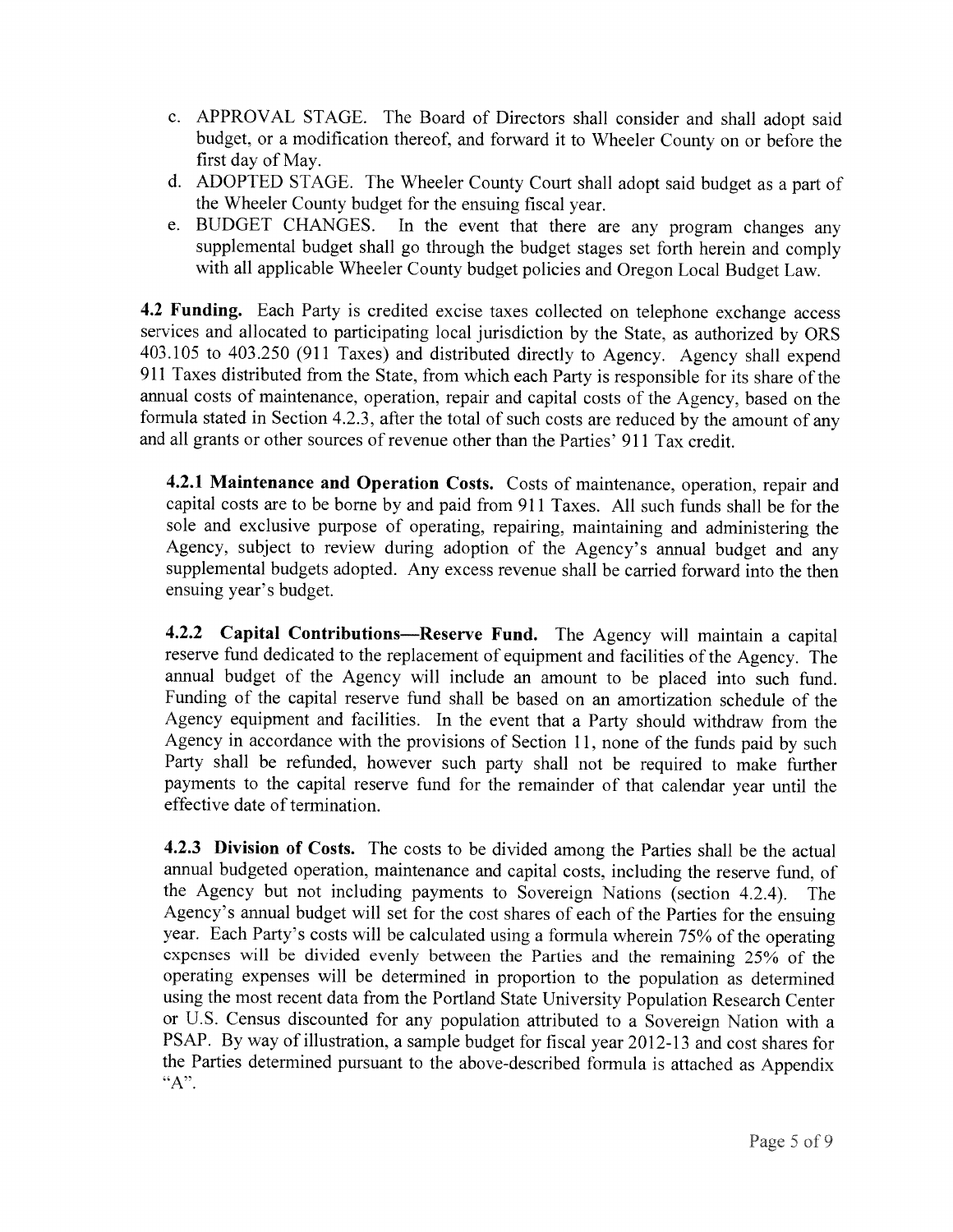$4.2.4$ Fund Disbursements to Sovereign Nations. In such counties wherein a Sovereign Nation has a PSAP, Agency shall disburse to the Sovereign Nation the amount of 911 Taxes that is proportional to its population within the county until such time as the county governing body directs otherwise. The proportional amount shall be calculated using the most recent data from the Portland State University Population Research Center or U.S. Census. Payments shall be the sole financial responsibility of the county and deducted from available 911 Taxes allocated to that county.

4.2.5 Excess Excise Taxes. Notwithstanding any State law, rule or regulation, if a Party's 911 Tax credit is greater than its division of costs for Agency operations under section 4.2.3 the Agency may distribute the excess directly to that Party. The Parties recognize that this redistribution does not alleviate a Party from complying with the restriction of these funds.

#### Section 5. Equipment.

5.1 Equipment. Equipment and furnishings for Agency's operations shall, to the extent that the Board of Directors determines it to be practical and efficient, include those items assigned or provided to Agency on a nonpermanent basis by the participating entities, agencies, jurisdictions or governmental units. In each instance title to such items shall rest with the respective local entity, agency or jurisdiction unless such item is otherwise acquired by Agency as provided by law. In such case, Agency shall assume the cost of maintenance and repair of said items. A participating entity, agency, jurisdiction or governmental unit that has provided any item to Agency on a temporary basis may require the return of any such item(s) upon 30 days written notice to Agency.

5.2 Purchase of Equipment. Subject to the limitations of OAR 104-080-0060(e) or any other Oregon law limiting expenditures, each Party or agency located therein, shall be responsible for purchasing, maintaining and repairing their own base, mobile and portable radio and/or telecommunications equipment, except that the jurisdictional equipment designated for purchase in Agency's capital budget shall be purchased for use by the Parties as long as the Party is a member of Agency. Additionally, the governing body of each Party shall cause to be filed reports of expenditures for each Party that are required to be submitted to the Office of Emergency Management of the State of Oregon pursuant to ORS 403.120 and 403.130 and any other provision of Oregon law.

5.3 Inventory. The Agency Director shall, at the time of preparing the proposed budget for the ensuing year, submit to the Board of Directors an inventory of original costs over \$5,000. When no longer needed or in case of Agency dissolution, all other items or funds derived from the sale thereof shall be refunded and distributed to the Parties in proportion to their cost contribution averaged of the preceding three year period.

5.4 Maintenance. Unless equipment is acquired by Agency, each Party is responsible for the maintenance, upgrade and repair, and any costs associated therewith, of its own equipment.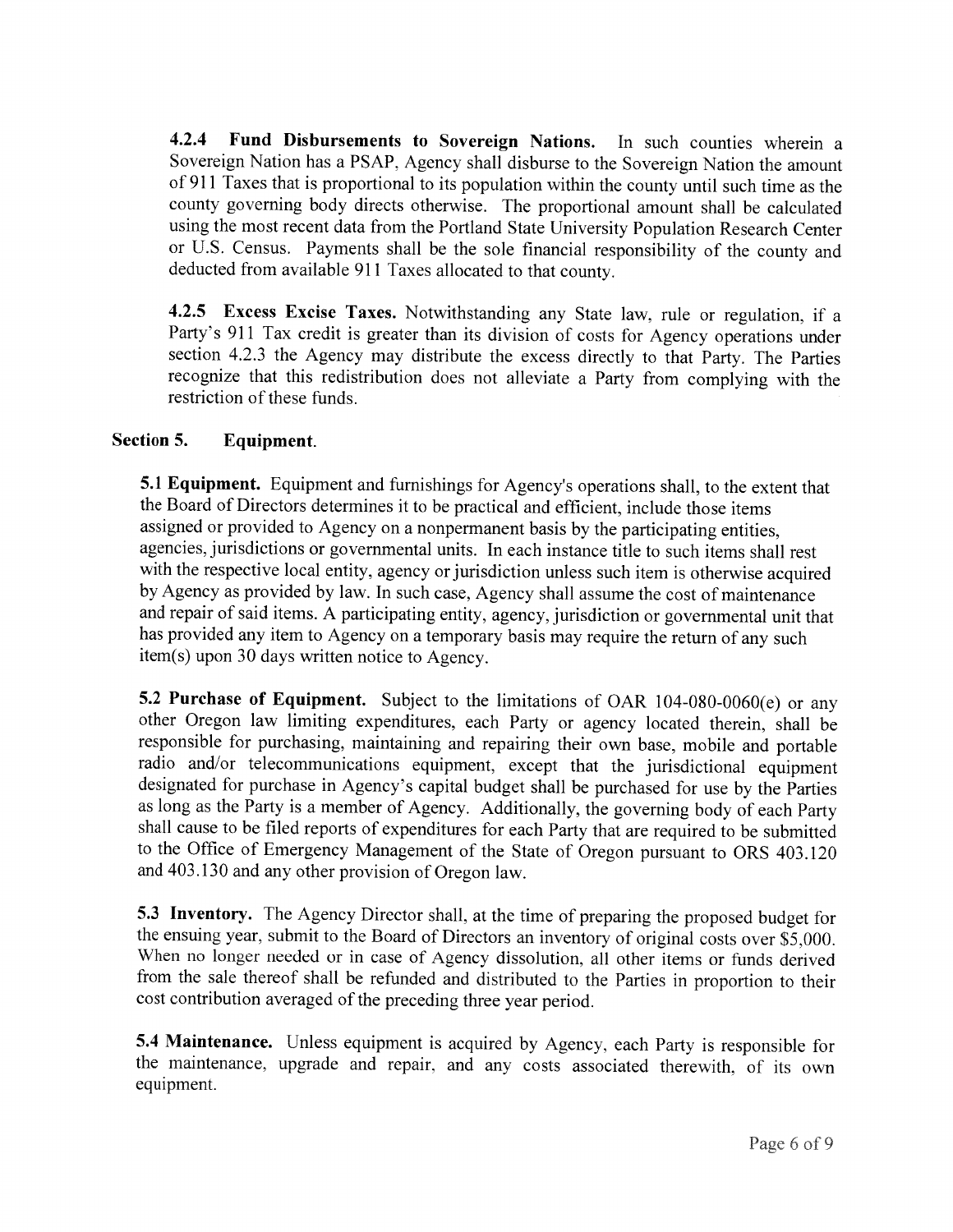#### Section 6. Term, Termination and Amendment.

6.1 Term. Notwithstanding the date of counterparts, the effective date of this Agreement. and all of the obligations set forth shall be deemed in full force and effect for all purposes on October 31, 2012.

6.2 Termination. This Agreement may be terminated, in writing, by mutual consent of all the Parties, or by written agreement of any three of the Parties. It shall expire with no further action of any of the Parties should the Agency be dissolved.

6.3 Amendment. This Agreement may be amended only after approval in writing of the proposed amendment by a unanimous vote of all of the members of the Board of Directors and approval of each county's governing body. Any amendments to this agreement shall be attached hereto and become a part hereof.

#### Section 7. Disputes.

7.1 Internal Resolution. Any Party, having a concern affecting its service or the overall functioning of the Agency, may go directly to the Agency Director to resolve its concern. If the issue is not resolved to the Party's satisfaction, the Party may then bring the matter before the Board of Directors which shall investigate and recommend a resolution to the Party and the Agency Director.

7.2 Attorney Fees. If any suit, action, arbitration or other proceeding is instituted to enforce rights or otherwise pursue, defend or litigate issues related to this Agreement, or any other controversy arising from this Agreement, each party shall bear their own attorneys fees. Notwithstanding this section, if any action to collect fees is required, the prevailing Party or Parties are entitled to reasonable attorney fees.

#### **Section 8. General Provisions.**

Complete Agreement. This Agreement represents the complete and integrated 8.1 understanding of the Parties with respect to all particulars covered herein. All prior agreements, written and oral are hereby cancelled. No prior written or oral representation, negotiation or statement which conflicts with the terms of this Agreement shall be considered to in any way modify, abridge or invalidate any provision hereof, and no evidence of such shall be admitted in any proceedings in which the terms and application of this Agreement are at issue.

8.3 Severability. In the event any provision of this Agreement is held to be invalid and unenforceable, the remaining provisions shall be valid and binding upon the Parties.

8.3 Governing Law. This Agreement shall be governed by the laws of the State of Oregon without regard to conflict of laws principles. Exclusive venue for litigation of any action arising under this Agreement shall be in the Circuit Court of the State of Oregon.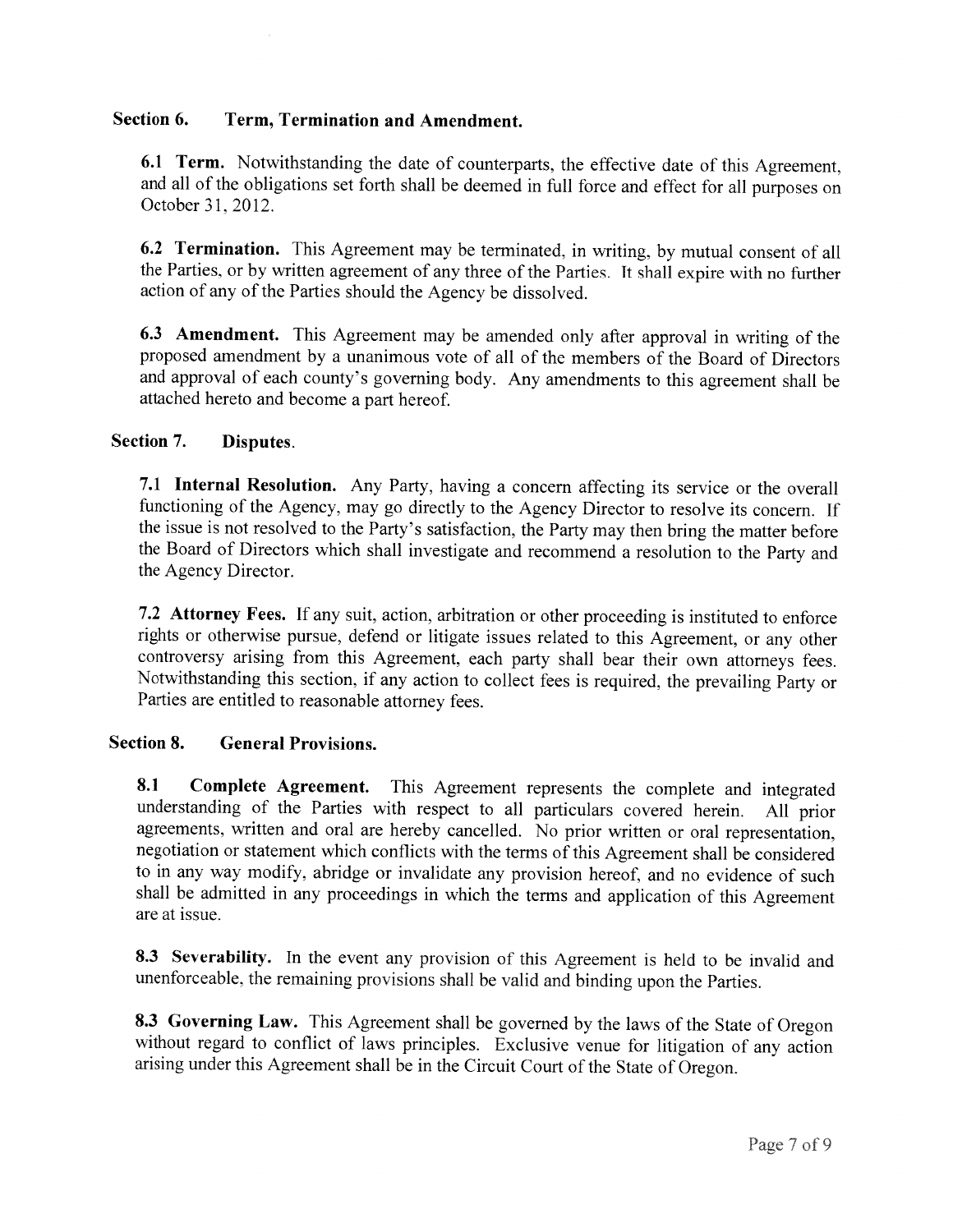8.5 Force Majeure. The Parties shall not hold any other Party or Parties responsible for damages or delay in the performance of this Agreement when caused by acts of God, strikes, lockouts, accidents, or other events beyond the control of the other Party or Parties' officers. employees or agents.

8.6 Debts, Liabilities and Obligations. All debts, liabilities and obligations of any of the Parties shall be and shall remain debts, liabilities and obligations of that or those parties and shall not become debts liabilities and obligations of the other parties or of the Agency. All debts, liabilities and obligations incurred by or on behalf of the Agency shall remain debts. liabilities and obligations of the Agency.

Section 9. Additional Parties. Additional governmental entities may be allowed to join the Agency only if approved by 6 members of the Board of Directors, subject to approval of all the governing boards of the Parties. If additional parties are permitted to join, the costs of all the Parties will be recalculated and pro rata adjustments shall be made to any remaining payments required of the Parties for the fiscal year.

#### Section 10. Insurance and Liability.

10.1 Insurance. Agency shall provide adequate insurance coverage for the Board of Directors, the Agency Director and all officers, agents, employees and activities undertaken by Agency.

10.2 Liability. Unless otherwise expressly agreed to in writing, there shall be no joint and several liability of the Parties either in contract or tort, and all obligations of Agency or the Parties shall be several only. Without limiting the foregoing, no Party to this Agreement shall be liable for damages, debts or claims caused solely by the negligent act, omission or other wrongful act by Agency or other Parties hereto. The Party causing damages by its sole negligent act, omission, or wrongful act shall be individually liable.

Section 11. **Withdrawal.** Upon the giving of 6 or more months written notice to all other Parties, any Party may withdraw from Agency effective on the last day of the fiscal year. After giving such notice and prior to the withdrawal effective date, the Party shall not be required to make further contributions to the Capital Reserve Fund, but shall make all other payments required by the Agreement until the effective date of such withdrawal. In the event that the Party has purchased and installed special equipment to ensure compatibility with Agency, such equipment may be removed upon withdrawal from Agency; provided however, that any and all costs associated with such removal shall be borne and paid by the Party.

Section 12. Dissolution. Upon dissolution of Agency, each Party on the date of said dissolution shall remain liable solely for its individual share of any Agency expenditure that has been specifically incurred by the Party in accordance with the terms of this Agreement, or by other resolutions, or by separate agreement of the parties. Upon dissolution, the assets of Agency will be distributed to each of the Parties on the basis of rights and obligations of each Party to the assets as held on the date of dissolution, as determined by a majority of the Board of Directors.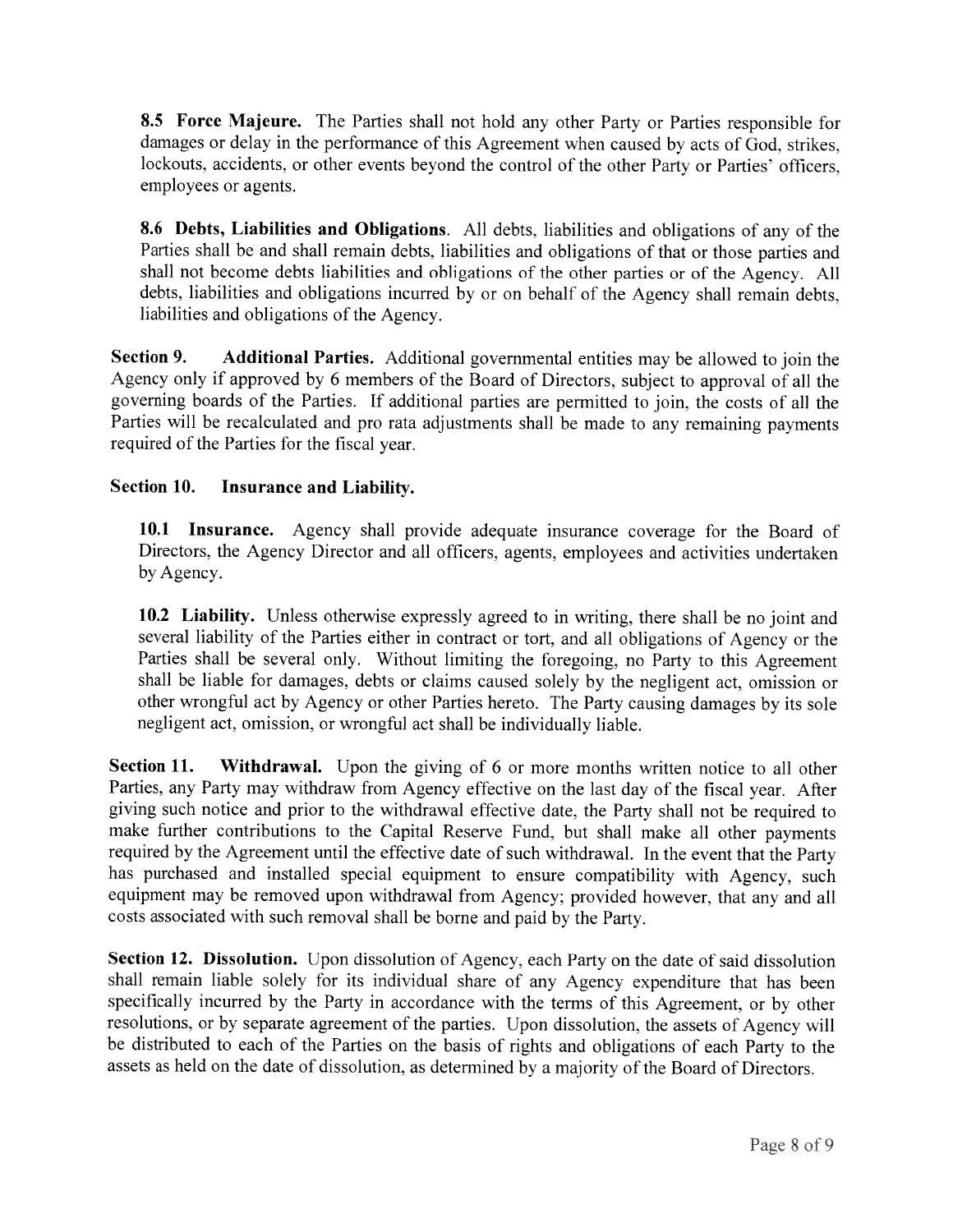Section 13. Counterparts. Each Party shall sign a counterpart of the original of this agreement. The Parties intend that all the signed counterparts taken together will be considered as one original document, and given full force and effect as if all parties had signed one document.

Section 14. Appendix. Appendix A Sample Budget – Division of Costs (Section 4.2.3) is incorporated herein and made part of this Agreement.

THIS AGREEMENT IS APPROVED AND ACCEPTED AS INDICATED BELOW.

**GILLIAM COUNTY COURT** 

SHERMAN COUNTY COURT

Patricia Shaw, County Judge

Commissioner

Gary Thompson, County Judge

Commissioner

Commissioner

**JEFFERSON COUNTY BOARD OF COMMISSIONERS**  Commissioner

WHEELER COUNTY COURT

John Hatfield, Commission Chair

Jeanne E. Burch, County Judge

Mike Ahern, Commissioner

Commissioner

Wayne Fording, Commissioner

Date:  $\qquad \qquad$ 

Commissioner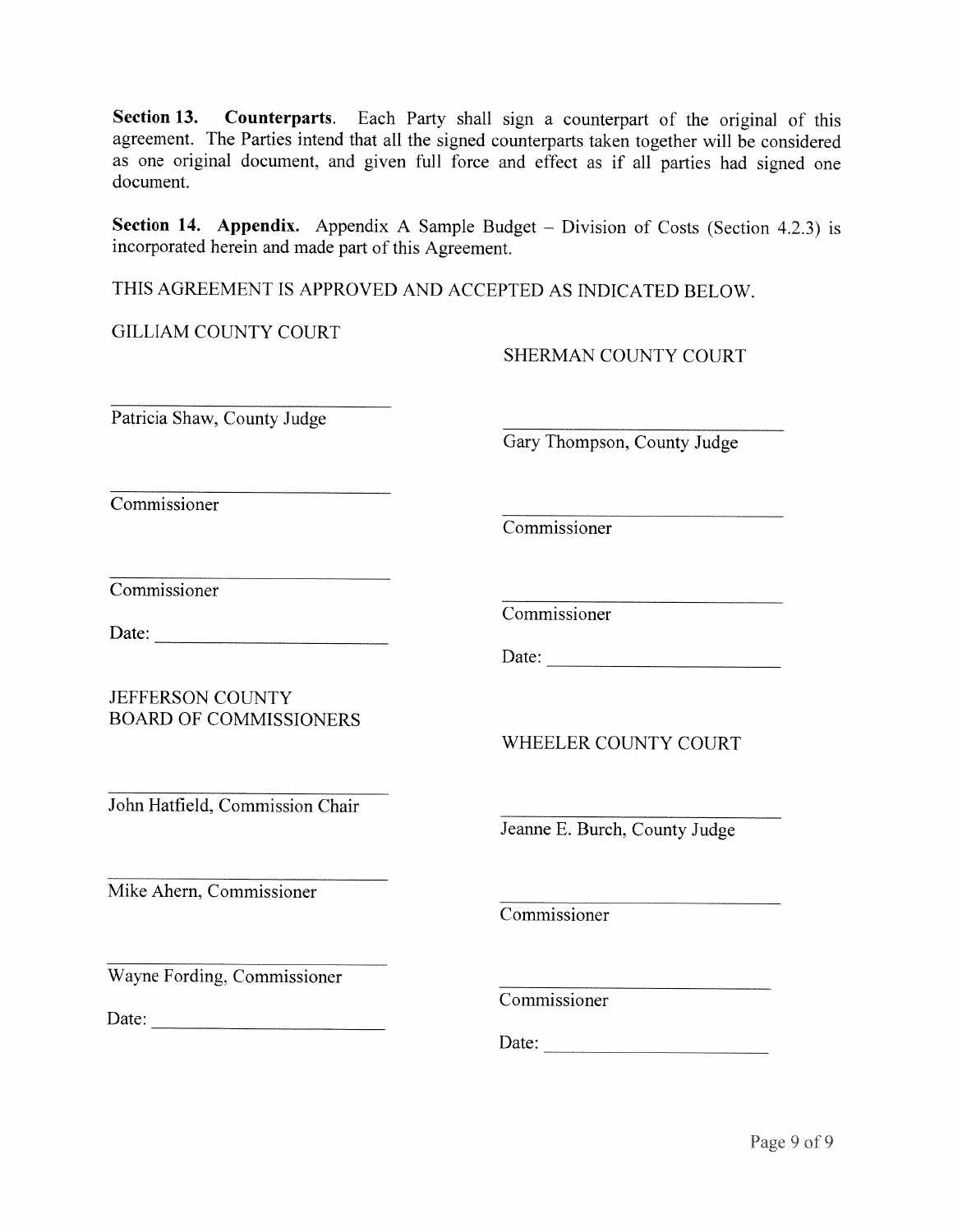# Appendix A - Sample Division of Costs Page 1 of 2

# Frontier Regional 911 - Sample Budget

|                  | Sample<br>FY 12-13 |
|------------------|--------------------|
| <b>Personnel</b> | 667,272            |

| <b>Materials/Supplies</b>              |    |         |  |  |  |  |
|----------------------------------------|----|---------|--|--|--|--|
| <b>Office Supplies</b>                 | \$ | 3,500   |  |  |  |  |
| Telephone                              | \$ | 11,500  |  |  |  |  |
| Dues & Subscriptions                   | \$ | 500     |  |  |  |  |
| <b>Training Travel</b>                 | \$ | 10,500  |  |  |  |  |
| Liability Insurance                    | \$ | 8,000   |  |  |  |  |
| <b>Contract Computer Maint.</b>        | \$ | 33,000  |  |  |  |  |
| Miscellaneous                          | \$ | 2,500   |  |  |  |  |
| <b>Public Education</b>                | \$ | 1,500   |  |  |  |  |
| <b>Building Lease</b>                  | \$ | 30,000  |  |  |  |  |
| Vehicle Maint/Mileage                  | \$ | 2,000   |  |  |  |  |
| Frontier Tel. Net                      | \$ | 50,000  |  |  |  |  |
| Admin. To Wheeler County               | \$ | 15,000  |  |  |  |  |
| Contract with Jeff. Co. Admin. (April) |    |         |  |  |  |  |
| Sub-TOTAL                              | S  | 168,000 |  |  |  |  |

| <b>Capital Outlay</b> |         |
|-----------------------|---------|
| 911 Equipment         | 31,500  |
| Software              | 12,500  |
| Office Equipment      | 25,000  |
| Digital Switch        |         |
| Capital Equipment     | 65,000  |
| Sub-TOTAL             | 134,000 |

| Other                         |  |         |  |  |  |  |  |  |
|-------------------------------|--|---------|--|--|--|--|--|--|
| Contingency                   |  | 48,464  |  |  |  |  |  |  |
| <b>Unemployment Costs</b>     |  | 8,000   |  |  |  |  |  |  |
| Payment to Warm Springs Tribe |  | 34,631  |  |  |  |  |  |  |
| Transfer to Equipment Fund    |  | 15,000  |  |  |  |  |  |  |
| Sub-TOTAL                     |  | 106,095 |  |  |  |  |  |  |

| <b>TOTAL</b> | 1,075,367 |
|--------------|-----------|
|              |           |